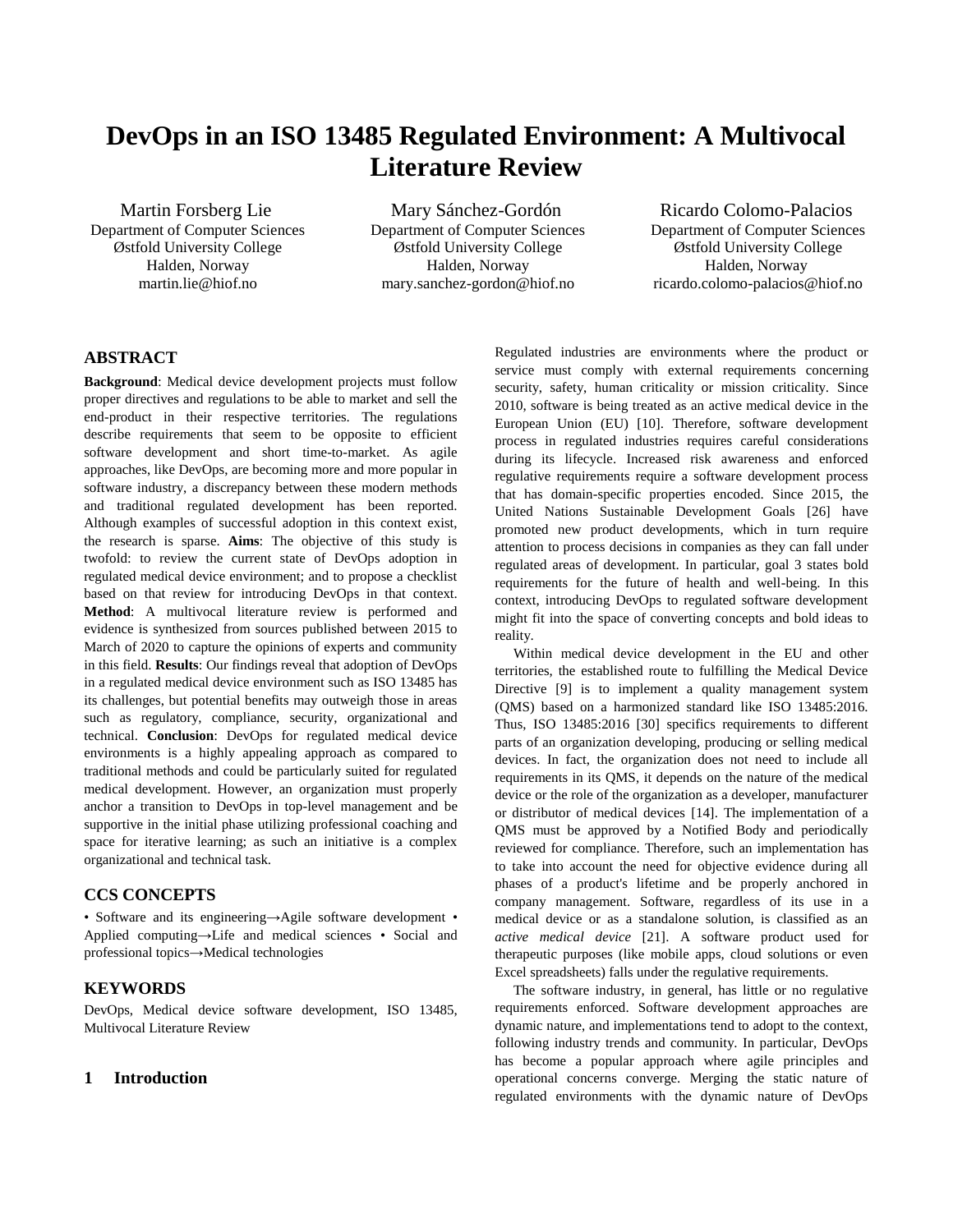requires considerations as this has potential implications on methods, methodologies, frameworks and tools chosen. According to [15]: *One characteristic of regulated environments is the multitude of compliance procedures, regulations and standards that have to be considered in the software development process*. There are discrepancies between these regulated and unregulated environments and how they adopt industry software development trends [16]. In fact, agile approaches for regulated medical device software development are gaining attention from researchers and practitioners due to their potential benefits [6,16,21]. Thus, merging DevOps and compliance brings promise of shorter time to market, better quality and safer products through iterative and incremental change.

The objective of this study is to review the current state of DevOps adoption in regulated medical device environments and propose a checklist for introducing DevOps in that context.

### **1.1 Iterative and Incremental Change**

In 2001, Beck et al. [4] introduced 12 basic principles for software development through the "Agile Manifesto", summarized as these core key values:

- 1. Individuals and interactions, over processes and tools.
- 2. Working software, over comprehensive documentation.
- 3. Customer collaboration, over contract negotiation.
- 4. Responding to change, over following a plan.

Being agile is to *embrace change* and *produce no document unless it's immediate and significant* [20]. In its simplest form, carrying out change in a regulated development process can be seen as an exercise of the *Plan-Do-Check-Act cycle*, repeated until a defined stop criterion (e.g. fulfill the requirements to the product). This way of iterative and incremental change can be formalized using approaches like eXtreme Programming (XP), Scrum, Disciplined Agile Delivery (DAD), Agile Modeling (AM), Dynamic Systems Development (DSDM) and Feature Driven Development (FDD) [21]. However, medical device development goes beyond initial product deployment into service and decommissioning phases and need to be effective also in the operational and post-delivery phases. In this context, DevOps becomes a popular alternative due to its *operational* nature.

Formalizing the change management process according to medical device standards enforce requirements for effective traceability. In consequence, all the aspects of updating product state must be recorded so that objective evidence can be traced back to every change emerged during a product's lifetime. All actions linked to the outcome of product quality must be *under control*, as defined by the standards. Using DevOps as a process approach is now a popular way to combine iterative development and continuous deployment [12]. Thus, the need to evaluate DevOps for medical development arises as DevOps could complement frameworks such as V-models and waterfall-models defined in the guidelines for standards implementation.

# **1.2 DevOps**

Although there is no single conformed definition of DevOps, earlier literature describes it as the *conceptual and operational merging of development and operations' needs, teams, and technologies* [7]. Recent publications define DevOps as *practices that reduce and join repetitive tasks with automation in development, integration, and deployment* [17]. Based on our understanding of the regulative requirements for a complete lifecycle method for medical device software, a DevOps approach might hold a promise for more appropriate process implementations.

### **1.3 Research Needs**

Attention to challenges and benefits from introducing DevOps in an ISO 13485 context is fundamental when assessing whether DevOps can be introduced as a development approach. This paper investigates and identifies DevOps implementation challenges, benefits and strategies in regulated medical device industries by doing a Multivocal Literature Review (MVLR) on primary studies and including Grey Literature (GL). GL are sources outside the scholarly literature reflecting experience and opinions of industry experts and practitioners (e.g. blog posts, videos, whitepapers).

An initial search for secondary studies yielded few results but a recent literature survey was presented by Laukkarinen et al. [17]. They discuss DevOps practices and tools in regulated software development and describe some improvements in tooling, documentation and regulative requirements are necessary. Their survey builds upon [16] that discuss application of IEC 62304 and IEC 82304-1 and compares conflicting compliance requirements with DevOps but aspects related to developer and company cultures are not investigated. Although, we did not find studies including GL with the same objectives as our MVLR, there are studies discussing other aspects, e.g. security in DevOps [22], the relationship of DevOps to Agile, Lean and Continuous Deployment [19], and the use of DevOps for e-learning systems [25].

In addition, it is worth noting that IEC 62304 [23] and IEC 82304-1 [29] are non-harmonized standards for regulated medical software development. Based on company context these or other standards may apply, so they are relevant when identifying sources. An approved QMS is per definition following the directives, if a harmonized standard like ISO 13485 is applied. However, there are situations where other quality standards are used. For instance, the US Food and Drug Administration requires one to comply with its Quality System Regulation (FDA QSR) and the GMx-portfolio have their own ISO 13485-extensions. Our MVLR is based on ISO 13485 as to identify relevant sources about medical device development, although not all sources explicitly state relation to this standard.

### **1.4 Related works**

The closest related work was carried out by Laukkarinen et al. [17]. These authors claim that lean and agile methods (which DevOps fall under) may be more prone to errors ending up in the final product, but with faster recovery time. On the contrary, our findings reveal that DevOps is reported even more suited for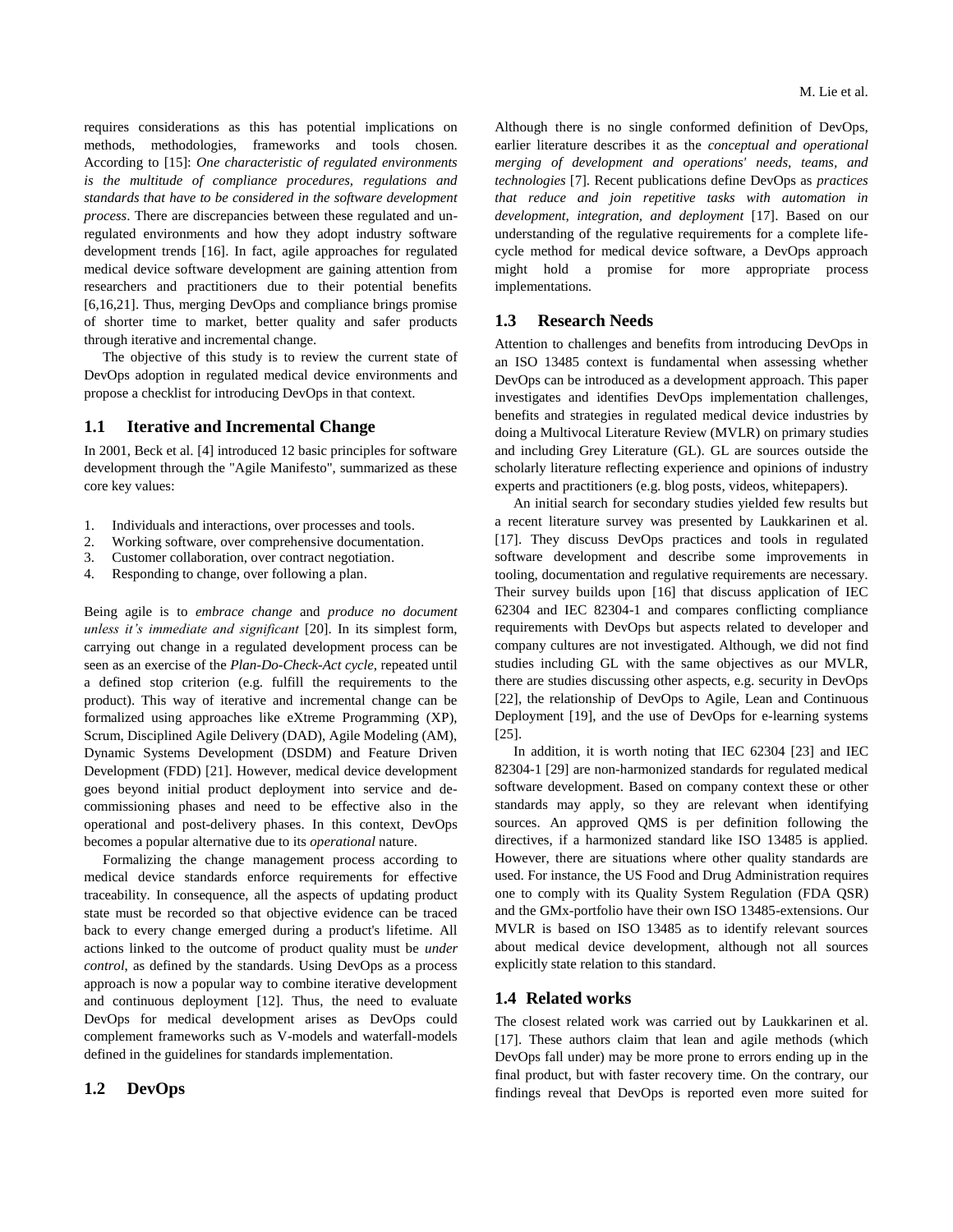making high-quality software. In this context, software development should support multiple feature streams to be effective although no feature can be released without all activities are completed (IEC 62304 Chapter 5.8.1). Agile approaches, in particular DevOps, support this natively through code organization, branching and story-mapping, as well as automated testing and *code-first* strategies.

Laukkarinen et al. [17] also conclude that the *development team could use continuous delivery internally* and produce documentation for regulatory inspection, a view supported in the multiple-case study carried out by Wagenaar et al. [28]. They identified that mostly test-related artifacts are shared in this way. In this sense, our findings indicate that regulators should be treated as stakeholders in the DevOps process itself, rather than just external partners.

Laukkarinen et al. [17] summarize standard practices like item tracking across tools, standard templates, hierarchical traceability and developer workflow tools for compliance. Although we found that *regulated DevOps* share characteristics with *traditional DevOps*, considerations necessary for bridging DevOps in medical device product development could be extensions to existing processes, not contradictions [27]. Our MVLR supports these claims, with blockchain technology and code-first strategies as a natural evolution.

### **2 Research Methodology**

We conducted a multivocal literature review as proposed by [11] on primary studies and GL. GL allows us to review the industry experience that is not reported in the academic literature. In what follows, we present the research questions and the study protocol that guide our review process.

#### **2.1 Research Questions**

The research questions must be seen in the context of regulated software development under ISO 13485 and other applicable standards.

**RQ1**: Is there evidence in the sources of the usage of DevOps in regulated medical devices environments?

**RQ2**: What challenges and benefits are reported in the sources about DevOps in regulated medical device environments?

**RQ2.1**: Is there any reported evidence of shorter verification and validation cycles in the medical device industry using DevOps?

**RQ3**: What DevOps practices are in use in regulated medical device environment studied in the sources?

**RQ3.1**: How are DevOps practices extended to ensure regulatory compliance?

**RQ4**: What organizational and operational strategies and factors should be considered when DevOps and ISO 13485 are implemented?

Descriptive and qualitative data synthesis will be used during evidence accumulation. The results of RQ3 and RQ3.1 share much of the same context and it is therefore reported as a merged

*RQ3/3.1: What DevOps practices and extensions are in use in regulated medical device environment that enables compliance?*

# **2.2 Study Protocol**

The protocol describes the way literature is systematically gathered and the criteria for including sources of data. All results are shared on Figshare [18] for transparency, reproducibility and replicability .

*2.2.1 Index sources.* The following search engines have been used for conducting searches: IEEE Xplore, ACM Digital Library, ScienceDirect, Wiley Online Library, SpringerLink, Google Scholar and Google Web Search. For each one, the following search strings were formulated:

devops AND ISO AND 13485

devops AND regulated AND development

devops AND regulated AND (development OR environment OR software)

In total, 7.639.431 search hits. The search was conducted on March 5th 2020. The last two search strings are very similar and reported nearly exactly the same search counts with mostly duplicates.

*2.2.2 Search stopping criteria.* Google Scholar and Google Web Searches are stopped when reaching theoretical saturation (no more relevant sources appear) and effort bounded, corresponding to the first five pages of both sources [11]. Inaccessible sources or sources not responding are excluded. After applying the search stop criteria, results from the sources were catalogued using the tool Paperpile [31] and Airtable [32]. Finally, 1120 sources were collected.

*2.2.3 Automatic duplicate source merge.* Paperpile did an automatic duplicate removal by merging sources with the *merge duplicates* tool, by comparing meta-data of the sources. After this process, 566 sources remained.

*2.2.4 Inclusion criteria.* A manual skim-through of all remaining source's title, abstract, first few paragraphs or first few frames of videos were done and the following inclusion criteria applied:

- 1. All search result outlet types (articles, books, magazines, theses, reports, white papers, news articles, presentations, videos, discussion forums, wiki articles, and blogs).
- 2. Literature discussing DevOps and relevant to the regulated medical device industry or literature discussing ISO 13485, IEC 82304-1 or IEC 62304 implementation in software development.

73 sources remain after this step. For each source, the article PDF was retrieved, or in the case of GL, a PDF was created by using the *Print web page* —function in Google Chrome and/or accompanying white papers/presentations downloaded and stored in Paperpile.

*2.2.5 Exclusion criteria.* The remaining sources were analyzed and excluded according to the criteria: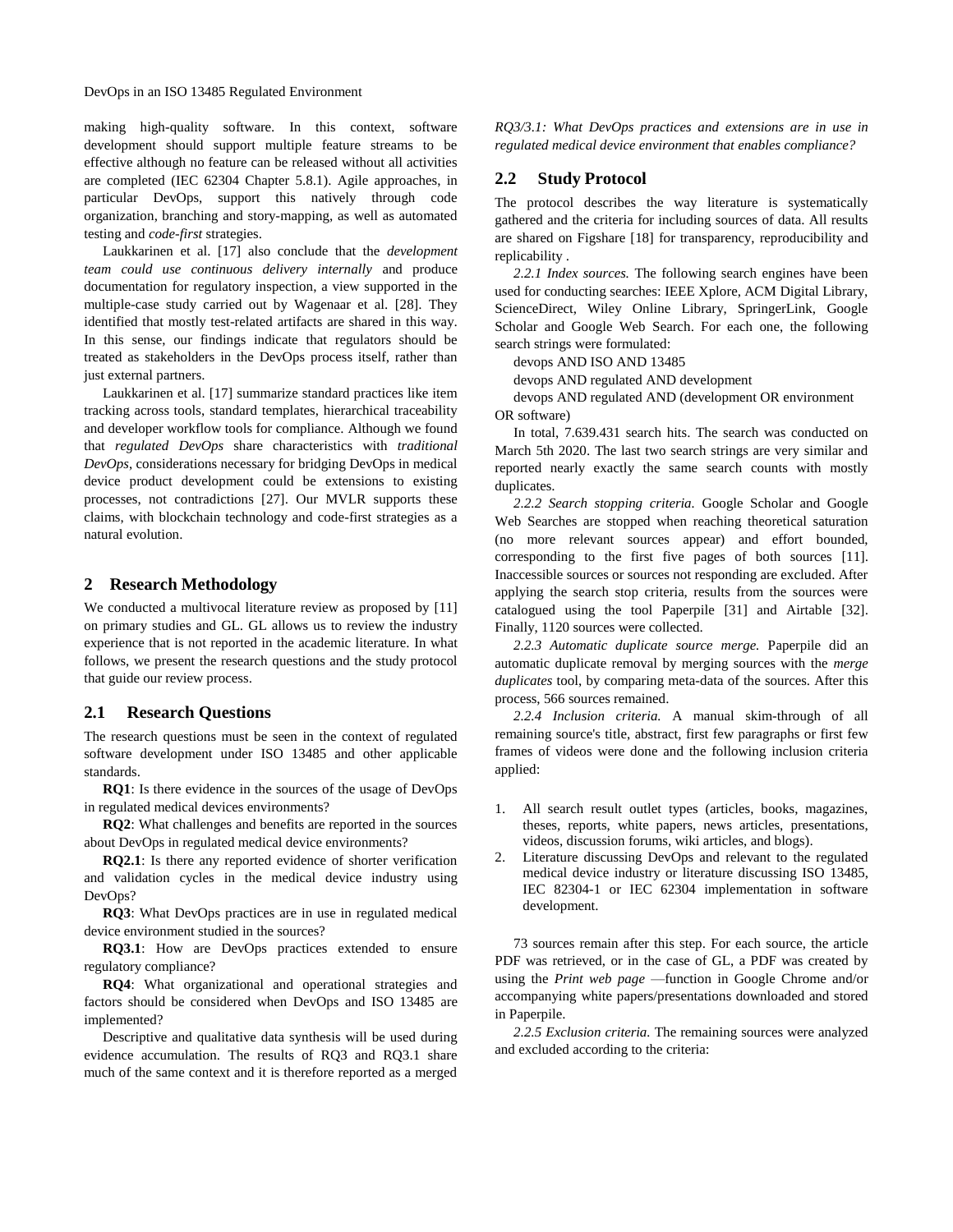- 1. Sources without date or published year and author or organization.
- 2. Sources dated older than the year 2015.
- 3. Duplicates and similar data sources (same sources published at multiple sites).
- 4. Secondary studies such as systematic literature reviews (SLRs), multivocal literature reviews (MVLRs) or mappings.
- 5. Vendor advertisements.
- 6. Search result pages in other search engines.
- 7. Course or event invitations.
- 8. People and company directories

After the exclusion process step, 39 sources remain.

*2.2.6 Quality assessment criteria.* GL sources are classified according to quality assessment criteria. The following quality assessment criteria is used (subset from [11]):

- 1. Is the publishing organization identifiable and reputable? (*Yes=1.0, No=0.0*)
- 2. Is the author associated with the publishing organization? (*Yes=0.5, No=1.0, No author=0.0*)
- 3. Does the author have expertise in the area? (e.g., job title Principal Software Engineer or Quality Manager)? (*Yes=1.0, No=0.0*)
- 4. Does the work seem to be balanced in presentation? (*Yes=1.0, No=0.0*)
- 5. Is there any backup evidence to statements in the work? (*Yes=1.0, No=0.0*)
- 6. Does it strengthen or refute a current position? (*Yes=1.0, No=0.0*)
- 7. Are the statements of a subjective opinion? (*Yes=0.0, No=1.0*)
- 8. Which outlet control has the material (*high=1.0 / moderate=0.5 / low=0.0, where high=Books, magazines, theses, government reports, whitepapers; moderate=Annual reports, news articles, presentations, videos, Q/A sites, Wiki articles; and low=Blogs, emails, tweets*).

The set of answers was summarized and normalized, and a quality assessment score 0-1 was calculated. Sources with a normalized quality assessment criterion score greater than 0.5 were included (see details in [18], dataset named extracted). As a result, 23 sources remain after this step.

*2.2.7 Snowballing.* Snowballing is a technique to follow references from included sources and perform another inclusion/exclusion operation on those and possibly include the result in the evidence pool if they pass the quality assessment criteria. This is done during full-text reading and data extraction. Ultimately, 3 sources were included as a result of snowballing, inclusion/exclusion and quality assessment.

*2.2.8 Data extraction.* Paperpile is a simplified reference management system that allows to store all sources in a personal Google Drive and to share them with other authors. Paperpile was also used for metadata retrieval, citing tool, duplicate removal and initial inclusion classification. Airtable was used as an online spreadsheet to classify each source according to the exclusion criteria, quality assessment and research questions. Figshare is used for permanent source and quotation storage.

*2.2.9 Search execution process.* The search was conducted on March 5th 2020 and gave 26 extracted sources from all databases according to the process shown in Figure 1. In fact, we provide three datasets that are available on Figshare [18]: 1) sources list; 2) extracted data including exclusion criteria and quality assessment; and 3) the extracted quotations. All 26 sources along with their quotations are also listed in the appendix A. The quotation identifier *[ID-number]* is referenced as *source-quote* in the third dataset. Most of the sources are related to multiple quotes so the total number of quotes (79) is larger than the number of sources (26).



### **Figure 1: Search and extraction process**

In this review, two of the authors were involved in the selection process while the other author reviewed the process and results. Each selected source was read by two authors; in the case of disagreement, a third author was involved in the discussion to reach consensus.

# **3 Results**

An initial analysis of the sources revealed mostly qualitative references as expected. Therefore, we employ an approach for synthesizing the evidence that was inspired by descriptive (narrative) synthesis as well as case and acceptance argumentation schemes based on expert and popular opinions [24].

# **RQ1: Is there evidence in the sources of the usage of DevOps in regulated medical devices environments?**

As organizations should adhere to a harmonized ISO 13485 standard in the EU, IEC 62304 and/or IEC 82304-1 are nonharmonized standards that should be incorporated into the QMS when developing medical grade software. When working under the EU Medical Device Directive (MDD), employing the ISO 13485 standard in the organization also means you follow the directives, if the organization's QMS (or parts of it) is approved by a Notified Body. We would thus assume that organizations that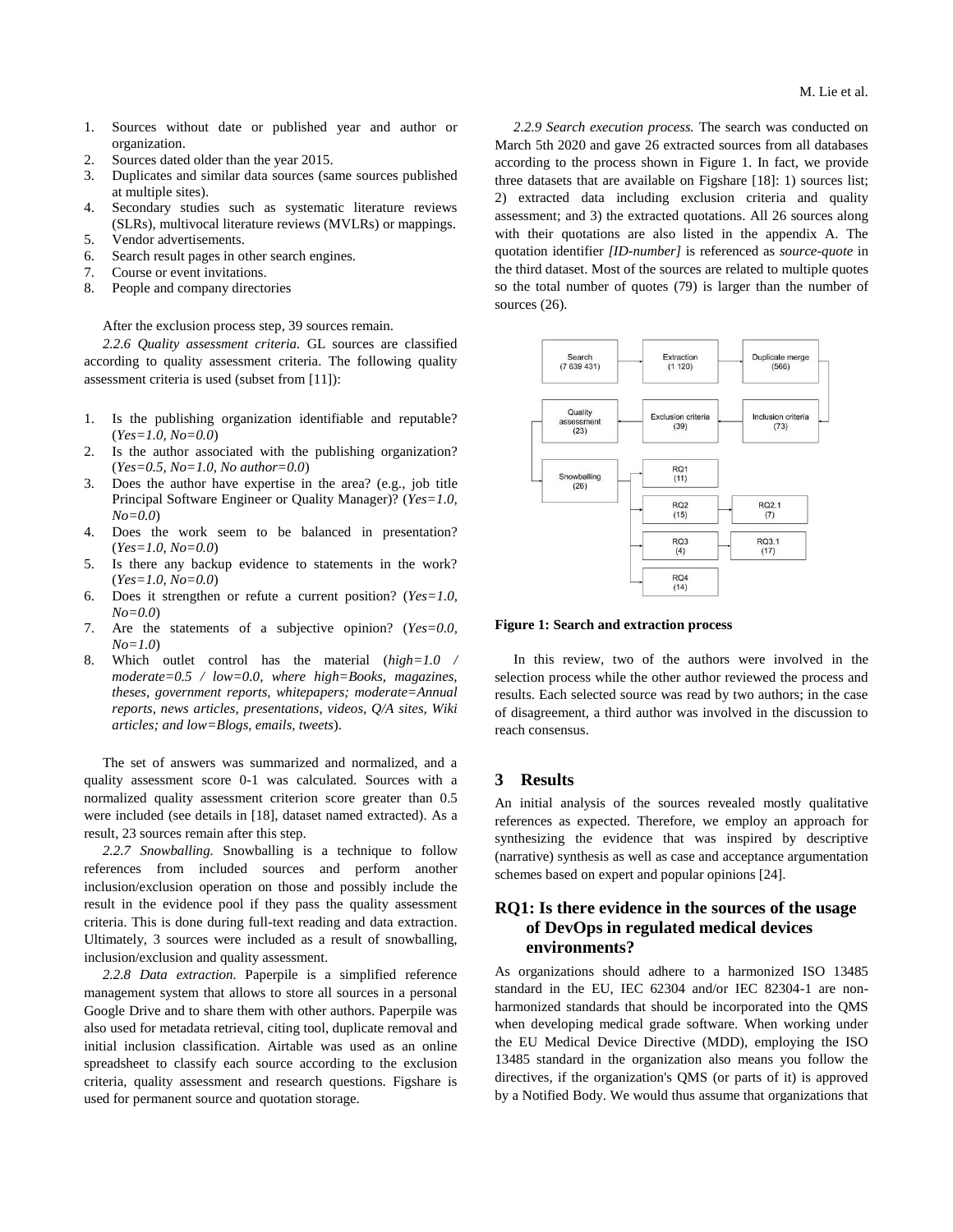have an approved QMS, also follow IEC 62304/IEC 83404-1 and ISO 13485. Reference to any of these standards could indicate a source with such knowledge. However, there is no explicit evidence in the sources of *approved QMSs using DevOps* that supports this.

The IEC 82304-1 applies to healthcare software that is designed to operate on IT platforms without dedicated hardware, e.g. mobile applications on tablets and phones. The IEC 62304 standard should be met when developing software for medical devices. Regardless of development process approach, the IEC 62304 standard provides *a framework of life cycle processes with activities and tasks necessary for the safe design and maintenance of medical device software* (page 11 of the 2006 French/English standard), whereas the IEC 82304-1 includes different intended use and other steps in the software lifecycle. Four source-quotes [*ID1*, *ID8*, *ID10*, *ID11*] present results and analysis that indicates knowledge in medical device development and DevOps. No sources explicitly state reference of the use of these standards, but they still claim to develop medical graded software.

In this sense, although a DevOps process itself must be described in an organization's QMS or work instructions, only one source [*ID6*] describes such a link properly, and the proposal seems to be interesting. By mapping processes and documentation through a simple document interface, the Q-interface, a lean quality process is achieved across several units. *Q-interface is an easy-to-use document that does not replace QMS but guides distributed teams across India, the USA, and Germany towards a standard set of tools, processes, methods, and procedures and maps them to respective QMS* [*ID6*]. One can conclude that the use of DevOps might be seen as an implementation of QMS work instructions, a claim supported in [*ID5*]. This would mean that the DevOps process itself not necessarily is subjected to regulatory approval but must fulfill requirements in such approved QMS and be documented locally in work instructions.

Underlying trends in the industry is to move faster and adopt new methods, facilitated by shorter release cycles and breaking down silos between development and operation (DevOps). According to the 2019 DevSecOps Community Survey (cited in [*ID2*]), DevOps is gaining importance in banking, telecom and retail areas but healthcare is a slow mover. In fact, [*ID3*, *ID4*] reveals that healthcare is, in fact, undergoing a silent move towards DevOps and shorter release cycles.

# **RQ2: What challenges and benefits are reported in the sources about DevOps in regulated medical device environments?**

There are challenges, but also numerous benefits when evaluating the outcome. These are presented grouped into seven categories.

**Regulatory challenges**. With regards to regulatory challenges, the following have been reported: conflicting security policies, protection of intellectual properties, open communication, crosscollaboration and continuous end user feedback [*ID12*] as well as exposure to potential additional risks [*ID27*]. However, it is also reported [*ID29*] that DevOps is a good fit for developing medical devices. A part of a DevOps strategy could be to leverage cloudnative application support for QMS processes and the medical application development itself, and thereby enabling better support for e.g. data science through big data and elastic computation [*ID18*]. Another challenge could be maintaining traceability across all levels of code branches, requirements and software items must be maintained when using several QMS support tools [*ID28*]. In other words, maintaining proper software item identification and audit trails across specialized domain tools is a challenge [*ID20*] that needs to be addressed.

**Organizational challenges**. Changing an organizational culture to transition from traditional development to DevOps is considered the *biggest obstacle one will likely encounter* [*ID12*, *ID19*, *ID26*]. Likely, organizational training and coaching and even changing the work structure are necessary. Shorter release cycles mean more planning activities, more collaboration and harmonizing processes and milestones across organizational entities [*ID21*, *ID23*]. An increased volume of test activities, overlapping activities and a rapid change of requirements are consequences that must be organizationally addressed [*ID24*] by adding more resources as necessary. Harmonizing DevOps with the processes, activities and tasks defined in standards such as the IEC 62304 is a complex and challenging endeavor [*ID20*] that should be achievable. In RQ4, we propose a checklist of organizational and operational strategies and factors that should be considered when DevOps is implemented in a regulated medical device environment such as ISO 13485.

**Technical challenges**. In medical device development, no feature can be released (and deployed) before it is approved according to the quality procedures of the organization's QMS. Depending on software item risk classification, IEC 62304 defines numerous levels of verification and validation tasks necessary to complete before feature release. In contrast, the short release cycle philosophy of DevOps is a hurdle against a DevOps approach [*ID13*] as code branches should not be merged without feature approval. Teams must support multiple streams of functionality [*ID16*] and be able to handle several levels of gradually completed functionality, and several branches of source code. Increasing complexity of test environments is a major challenge when verification tasks must be done on each separate feature streams, especially if long running stability tests occupy limited hardware resources [*ID16*].

**Environment visibility and security**. DevOps has challenges particularly concerned with deployment and verification in embedded systems, depending on the feature complexity as discussed above. An organization must address challenges related to hardware dependency and limited visibility to customer environments while it is observant to the possibility of getting usage data from customer environments [*ID22*]. According to [*ID25*, *ID14*], highly regulated development is traditionally organized in isolated *silos*, making collaboration on centralized repositories harder and complicate the deployments into production environments. Restrictions on network security and integration with external partners in product development [*ID15*] further complicate the collaboration activities.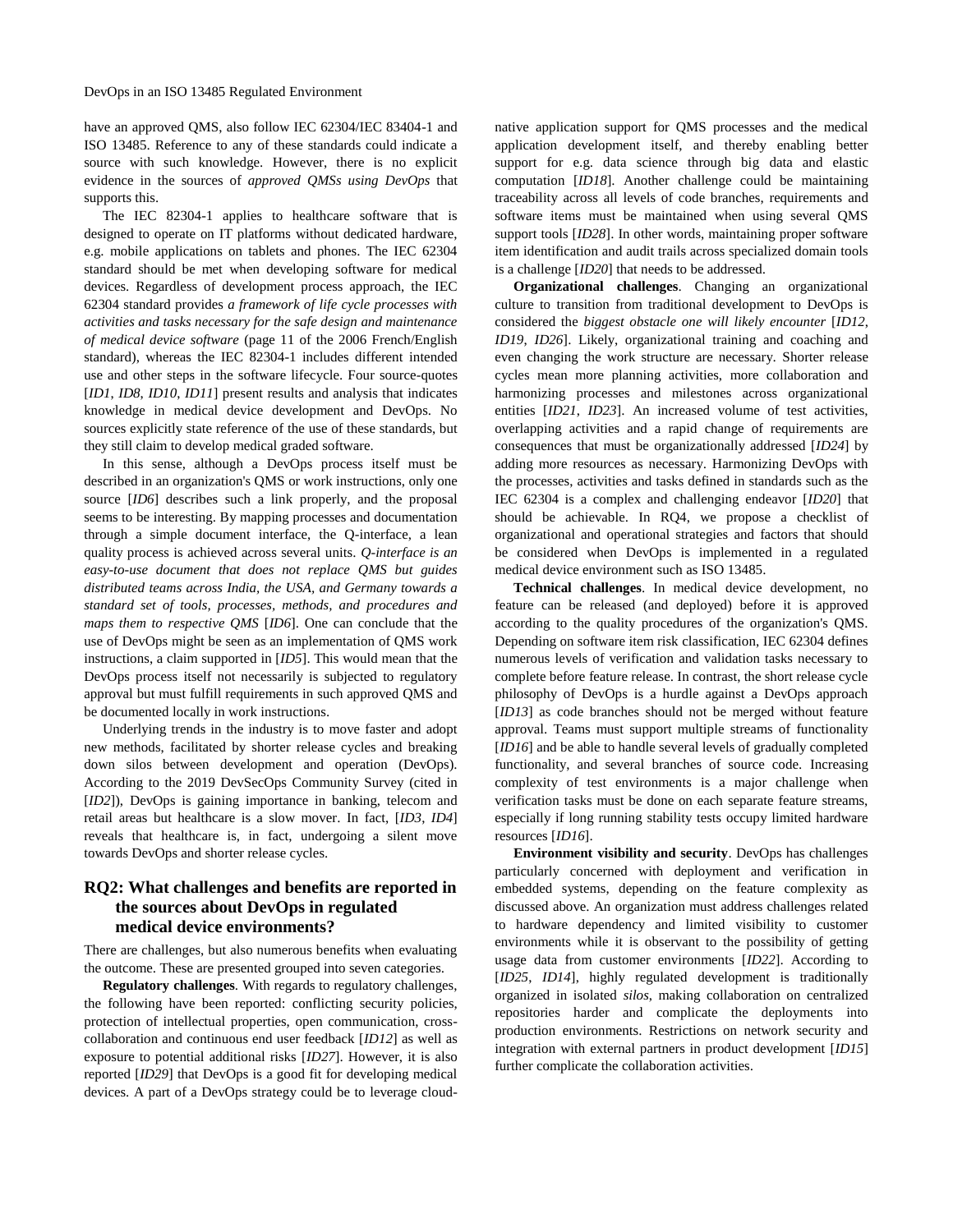**Regulatory benefits.** According to [*ID30*], DevOps is vital for being able to adapt new regulations, and therefore increase competitive capabilities for companies. Over the years, new standard revisions and updated regulations (and new approval requirements) must be implemented in existing QMSs. DevOps also brings continuous focus on areas of risk management and safety [*ID31*], and DevOps is seen as superior to previous development frameworks [*ID33*]. Thus, DevOps could enable higher quality software development and adoption of the software development process to changing contexts [*ID31*].

**Organizational benefits**. Implementing DevOps means continuous backlog prioritization and quality assessment which may lead to earlier delivery of products and organizational improvements, as well as increased flexibility in activity planning [*ID31*, *ID32*]. As DevOps promotes, and heavily relies on collaboration, different roles and responsibilities will be involved and coordinated [*ID32*].

**Technical benefits**. DevOps is also seen as prerequisites for supporting the next wave of architectural patterns: microservices architecture, containerization, and cloud services [*ID33*]. Going cloud-native and utilizing containerization where possible could mean that long running verification tasks could be moved to environments with less hardware resource constraints. In this case, a medical device is a pure-software service.

# **RQ2.1: Is there any reported evidence of shorter verification and validation cycles in the medical device industry using DevOps?**

It was reported by academic literature that introducing DevOps in medical device development leads to several improvements compared to traditional development: feedback loops are extended and accelerated [*ID35*]; reduction of cost in time and human resources [*ID36*]; and a reduction in defects [*ID37*] which could lead to both better quality and better suited fulfillment of user needs. The last study [*ID37*] compares up-front planning with exploratory development in four companies using their Hybrid MDevSPICE® process assessment framework. These authors propose a formal framework for transition to agile approaches. All three studies describe practices and challenges related to specific industry projects and companies.

**Infrastructure automation**. Shortening the software development cycle is additionally enabled by implementing automated infrastructure management (*infrastructure-as-code*). In this way, defects and updates are addressed in a more efficient manner through shorter cycles, tight collaboration and frequent updates. In particular, decreased time to market is a major advantage [*ID39*].

**Blockchain.** An emerging idea is to introduce blockchain technology when setting up the automation part of DevOps, as proposed by the software company Cognizant [*ID40*] and later by [1]. According to [*ID40*], *a blockchain-based enterprise DevOps solution can both accelerate application delivery and comply with regulatory requirements*. Smart contracts introduce the concept of *compliance as code* by validating entry and exit points on various levels in the application delivery pipeline. Moreover, it was

estimated up to 70% reduction in release timelines while at the same time enabling more effective regulatory compliance through blockchain automation.

# **RQ3/3.1: What DevOps practices and extensions are in use in regulated medical device environment that enables compliance?**

Using DevOps in medical device development shares characteristics with the traditional DevOps architecture [8]: more automation, tools and testing as well as short planning cycles and structured requirements management. In [*ID41*], automated verification activities were implemented by using new tooling in order to introduce a Continuous Integration / Continuous Delivery (CI/CD) process in a medical device development. Moreover, the view of focusing on maintaining a robust CI/CD stack and automate tasks where possible is supported in [*ID43*].

**Infrastructure as Code**. Another step to enforce regulatory compliance is implementation of *infrastructure-as-code* (IaC). This allows organizations to *automate configuration changes by making them repeatable and standardized* [*ID44*]. In light of IEC 62304 Chapter 8.1, IaC can be interpreted as configuration items that must be identified, version controlled and securely controlled. Therefore, requirements for traceability are also enforced to these types of artifacts.

IaC is enabled by new containerization and virtualization technologies as well as by microservice architectures, and it is also reported to have a positive impact [*ID44*]. Thus, IaC should be seen an enabler of DevOps in this context. However, proper compliance arrangements with the infrastructure suppliers must be considered when utilizing commercial off-the-shelf services like Kubernetes and cloud microservices in a medical context [*ID45*].

**Compliance.** An interesting finding is that most sources describe DevOps outcomes as positive for regulated development (the artifact generation and development process), but important aspects regarding regulatory compliance of DevOps itself is scarcely mentioned except for [*ID46*]. The analysis presented in this paper covers issues that must be addressed if conformance to IEC 62304 and ISO 13485 is to be claimed by an organization. The analysis notes specific contradictions between IEC 62304 and DevOps [*ID46*]:

- 1. Clause 5.5.3: All software units must meet verification acceptance criteria before entering integration activities and integration testing. In DevOps, unit testing must be completed before integration takes place.
- 2. Clause 5.8.5: The procedure and the environment of software creation must be documented. In DevOps, this puts requirements on tooling and tool validation, outlined in a Software Validation Plan as described by a QMS.
- 3. Clause 5.8.6 requires all tasks and activities to be completed before the software is released. In DevOps, long-living source code branches must be handled properly.
- 4. Clause 5.8.8 requires that the software release must be repeatable. In DevOps, it could be enabled by infrastructureas-code and dockerization, virtualization.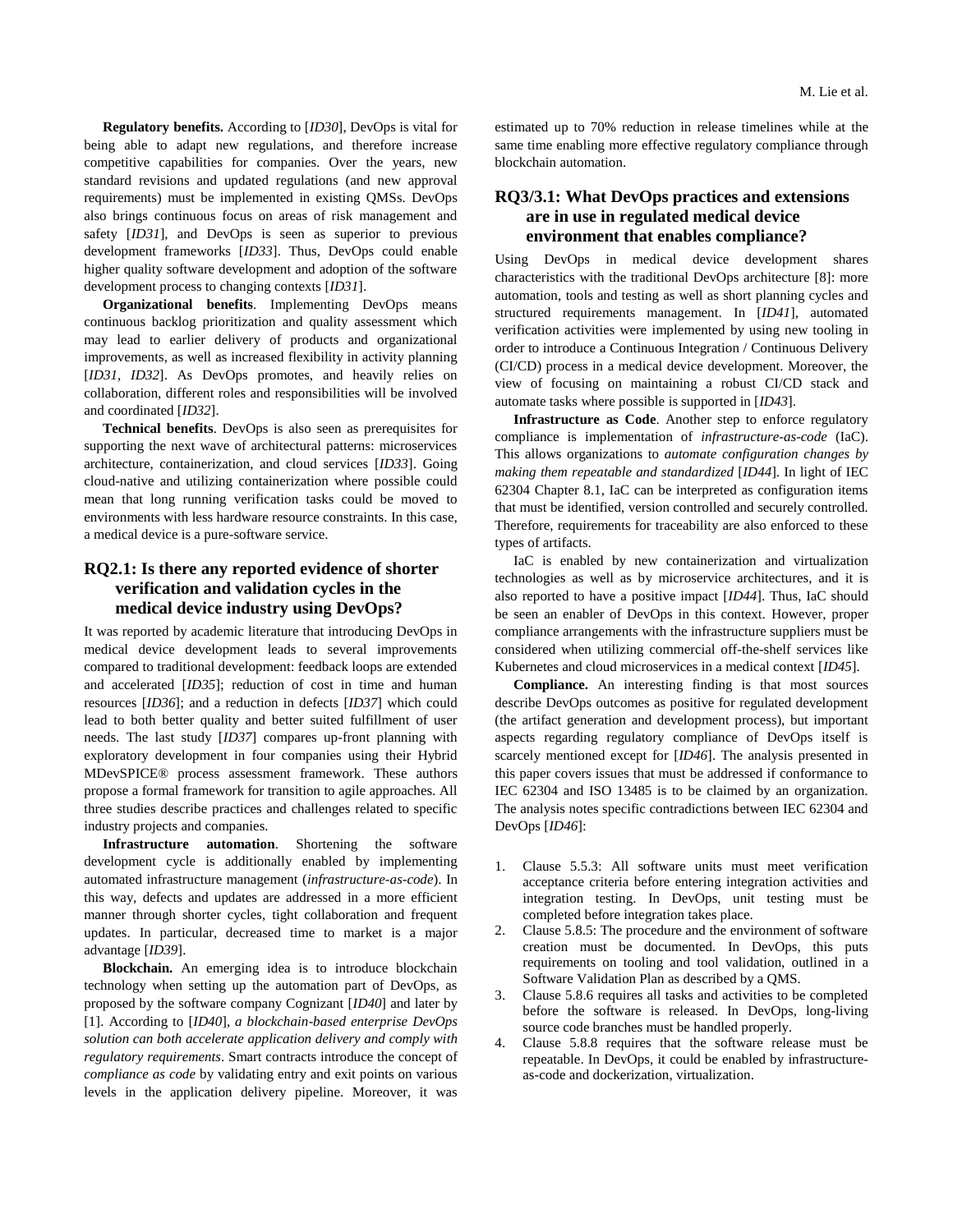5. Clause 8. Requires management of configuration items, identifiers and version control. In DevOps, tight tool integration and artifact management is necessary.

With this background, there are several extensions found from analysis of the sources. The most notable practices that extend DevOps in regulated development are:

- 1. Implement solid testing principles and test automation [*ID47*] and automated delivery pipelines [*ID48*].
- 2. View auditors as stakeholders in DevOps [*ID48*].
- 3. Codify compliance requirements and policies (IaC) [*ID48*]. Compliance policies and controlled workflows help to improve pipeline velocity [*ID79*] when defining compliance as part of the workflow.
- Combine DevOps (and/or other agile approaches) and planbased elements in hybrid "mini-V-processes" per iteration [*ID51*].
- 5. Handle risk management, requirements traceability and verification within the development team as part of the software process. Moreover, automate risk identification on each code commit [*ID52*].
- 6. Introduce requirement workshops and backlog grooming [*ID53*].
- 7. Introduce IaC [*ID53*] but observe infrastructure compliance risks [*ID45*, *ID49*].
- 8. Use a common ticketing system for quality review and approval, covering software items, configuration documents, risk identification, verification items, user stories or requirements, code commits, build versions, packages, deployments, tests and defects [*ID55*]. Moreover, link them together for traceability [*ID54*].
- 9. Story-mapping of high-level requirements linked to such work items [*ID57*].
- 10. Enable tight tool integration [*ID56*] and facilitate blockchain infrastructure *to share a common truth in an immutable and decentralized manner via a distributed ledger* [*ID60*] across linked artifacts.
- 11. Extend Git workflow and branch strategy to support compliance [*ID58*].
- 12. Establish groups of people with proper mentor and coaching capabilities with allocated effort (e.g. 20%) to facilitate culture and organizational change needed for DevOps, rolling out changes in small doses, called "*tiger teams*"' in [*ID59*].

Extending DevOps is an organizational and technical complex set of tasks where resources must be available in terms of personnel and budget. It is a management responsibility to ensure proper commitment as required by ISO 13485 Chapter 5 Management responsibility.

**DevOps tools and artifact change management**. The precision for traceability of the existing tools used for DevOps is not necessarily realized to support regulatory requirements [*ID61*]. As a minimum, a common unique identifier must be part of every artifact for traceability, and the audit trails and history must be kept secure. The tracking identifier should be used across all tools and be possible to link hierarchically, and developers

should be guided in workflows and standard templates [*ID61*]. For regulators to approve both the quality system and the correctness of the software, such a bridge between tools is necessary. The blockchain concept is an interesting perspective that could be utilized [*ID62*], e.g. introducing smart contracts between different DevOps tools. IBM HealthChain [1] is an initiative to explore blockchain technology that demonstrates the transformative capability of blockchain in a healthcare context.

# **RQ4: What organizational and operational strategies and factors should be considered when DevOps and ISO 13485 are implemented?**

#### *Err and err and err again but less and less and less*

Danish poet and scientist Piet Hein aptly expressed his view on the road to wisdom with these words. In a way, it describes the philosophy behind short software cycles and agile requirements planning, where "Fail fast, fail early" is an observed mantra [*ID70, ID71*]. Software development is a complex endeavor, often to such an extent that organizations and people must contraintuitively adapt to the process. However, it could be worthy for those who endure and are willing to change. In particular, four key strategies were proposed in [*ID75*] to successfully implement DevOps in a regulated setting:

- 1. Foster a community, change the culture to establish collaborative channels, and merge traditional mindsets and agile. They are complementary, not in conflict.
- 2. Co-create a standard DevOps IT platform also supporting traditional development.
- 3. Improve, iterate and gather insights, key performance. Grow process over time.
- 4. Over-communicate, tell stories, share success, and show data.

Transitioning to a regulated DevOps approach must begin with small steps and adopt along the way, the strategy must be followed up with tactical implementations. First, the QMS must be robust to agile mindsets and agile change management procedures [*ID64*]. Then, one can start with the basic code checkin procedures, continue with introduction of collaboration suites, wikis, issue tracking and follow up with automated CI/CD and automated verification [*ID75*]. Finally, a focus on reducing the cycle time will lead to faster anomaly discovery and ultimately improved quality of products and lives [*ID75*].

**Culture**. DevOps is one way to transition from feature-boxed to time-boxed release strategies [*ID70*] that allows to understand that software cannot be completely defined in advance [*ID68*]. Organizational culture must foster and allocate time for iterative learning and experimentation [*ID68*], some allocate up to twenty per cent effort for this activity [*ID70*]. The minimum viable product concept (MVP) means that a product is available at a very early stage in development, it is an agile approach in which faster innovation and better usability is reported [*ID68*]. Moreover, the cultural transition should be supported by coaching and mentoring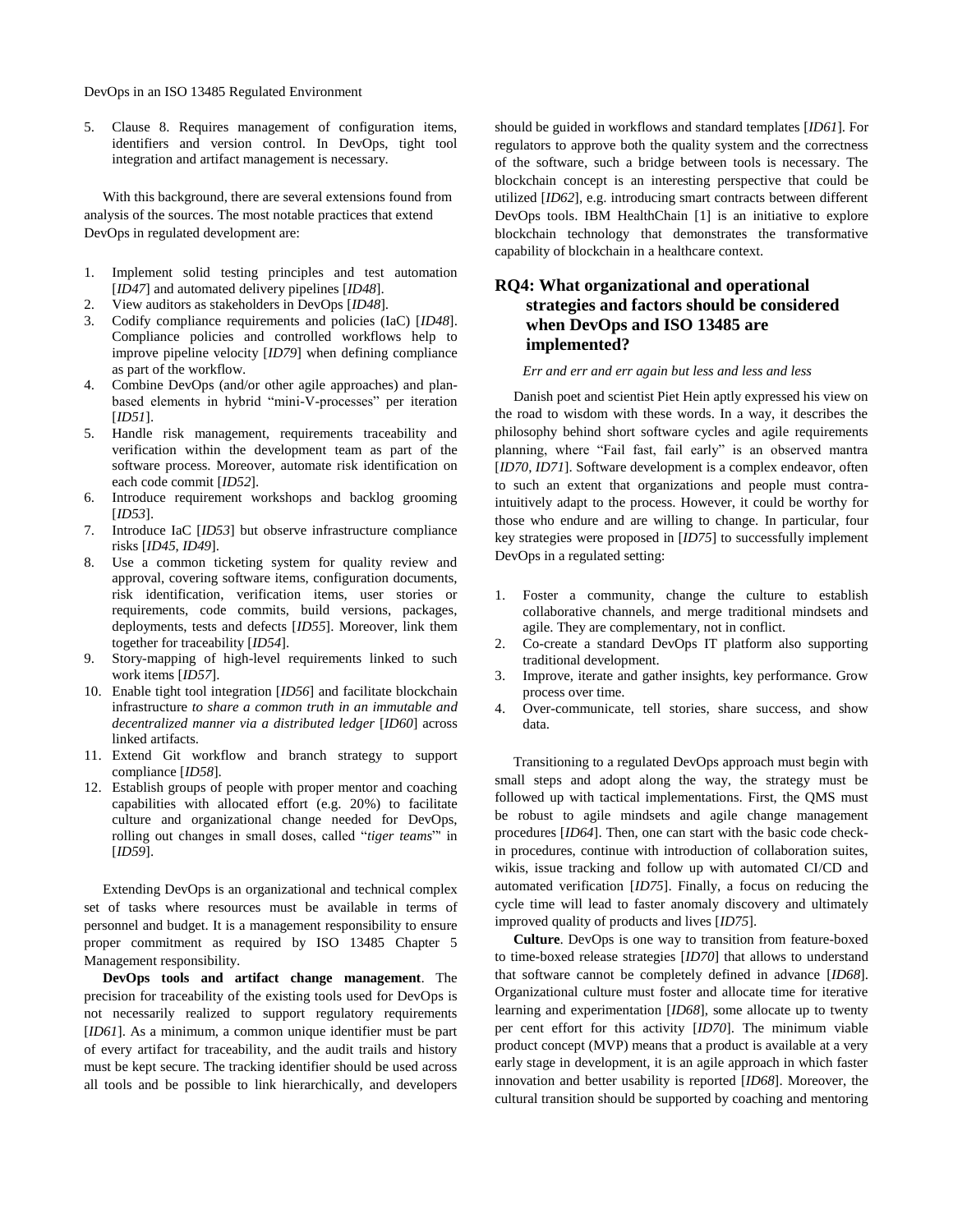[*ID63*]. To do so, one could establish dedicated "tiger teams" of internal expertise, rolling out portions of changes [*ID76*].

**Compliance**. Introduce regulators and auditors as stakeholders in the release cycle who can address the audit, risk, compliance and security requirements [*ID65*]. Depending on the product risk classification, one must consider if such stakeholders are external to the organization or internal compliance officers. Such stakeholders can properly guide and coach developers to maintain regulatory compliance with their field of expertise. Proper risk management is also required by regulations and should be a natural part of the requirements management process. Thus, each mitigation action that involves product feature change or addition must be verified for its intention, and full traceability must be maintained as risk management activities are often part of regulatory audits [*ID66*].

**Requirements workshops**. Let all project stakeholders meet for initial engineering and backlog adjustments [*ID78*]. This should ideally be done as often as possible, e.g. before each sprint starts.

**Standards development**. Possible flaws of tools in the QMS and development environment should be addressed in the risk analysis of the software validation planning, and also be extended to be a part of IEC 62304 as suggested by [*ID72*]. Although, definition of "*good enough documentation*" is not explicitly defined in the regulations and standards, it is merely up to the QMS to describe. In fact, regulatory support of DevOps practices could be improved according to [*ID72*].

**Where DevOps might not be applied**. It is important that organizations understand their value streams and customer demands, as businesses that do not require frequently updated software to meet customer demand are not likely to gain real business value from transitioning to DevOps [*ID77*]. Therefore, massive, complex and monolithic projects will most likely adhere to spiral or waterfall delivery processes. Finally, businesses that still create their value from external software processes will need to have a clear vision to how DevOps can help [*ID77*] before embracing such an approach.

### **4 Discussion**

### **4.1 Compliance**

DevOps in regulated environments, especially within medical device development, brings continuous focus on areas of compliance, risk management and safety, and is seen as superior to plan-based development frameworks (V-models, waterfallmodels). One might easily assume that combining traditionally long-running approval cycles, waterfall development processes and regulated development is incompatible with shorter-cycles, open software and agile development. We have found some examples of the opposite, supported by industry experience [3]. Other agile approaches like XP, Scrum, and FDD are evaluated in terms of compliance by Alsaad et al. [2] and they were found applicable to some extent. We believe DevOps could serve as an even better form of agile approach due to its operational nature: servicing, post-market surveillance and de-commissioning are necessary medical product phases leaning towards the Ops of DevOps.

DevOps seems to be vital for being able to adapt new regulations, and therefore increase competitive capabilities. Introducing DevOps in medical device development could lead to several improvements compared to traditional development reported in the sources: feedback loops are extended and accelerated; reduction of cost in time and human resources; and a reduction in defects which could lead to both better quality and better fulfillment of user needs, ultimately better life quality. However, to change an organization from a plan-driven- to an agile approach is an organizationally- and technically complex task. DevOps is to transition from feature-boxed to time-boxed release strategies and understanding that software cannot be completely defined in advance. An organization must introduce new agile processes supporting short planning cycles and structured requirements management, as well as more automation, more tools and more testing which imply cultural, organizational and technical impacts.

The DevOps process itself is not necessarily subjected to regulatory approval but must fulfill requirements in an approved QMS. In this sense, one can find an interesting approach called Q-Interface, that blends agile artifacts with such requirements while still keeping regulatory compliance with ISO 13485 [13]. Some sources promote the idea of including regulators as stakeholders, but this cannot substitute requirements of having an approved QMS. Having a bridge between statically approved QMS and dynamic DevOps processes can be realized through such an interface. Merging requirements for records (process evidence) and DevOps artifacts should be established by an organization. In this sense, Wagenaar et al. [28] identified 55 agile artifacts in 19 agile teams. The artifacts were mostly results of internal governance in teams and seldom a result of external requirements. They concluded that the more an agile team operates according to DevOps, the more it benefits from its own artifacts. Adding these artifacts to quality interfaces could contribute to compliance work [13].

### **4.2 Tooling**

There is probably not one single tool that covers all use cases and actors completely, yet several toolsets are in use in a development process, e.g. source control systems, requirement management systems, and different verification tools. Ebert et al. [8] present a compiled list of such popular tools, with probably a myriad others competing for customers. However, these tools must provide traceability across tools and process borders for compliance. One solution is to provide unique identifiers to software items for such traces and introduce blockchains of trust between tools. Cognizant and IBM are companies presenting such ideas [1,33].

One might argue that DevOps means more automation and tooling, and that the tooling itself contribute to more efficient processes. However, the regulatory constraints to medical device development are not only solved by adding more software tools to the process, as considerations for the processes, activities and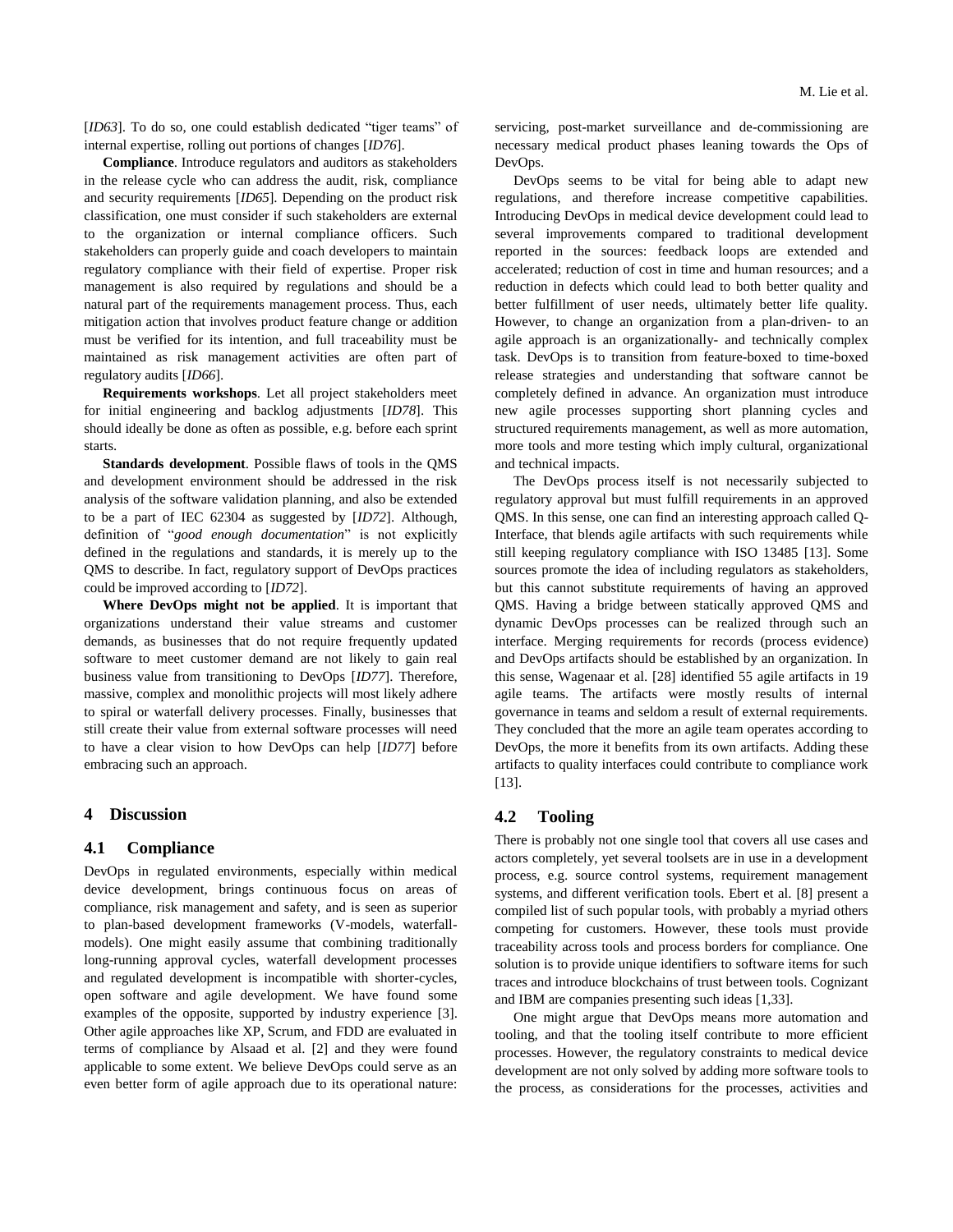tasks are complex organizational issues that must be in compliance. It means keeping document control, procedures for the control of changes, audit records, risk management and resource prioritization, to name a few of the chapters of ISO 13485 standard which must be addressed in a QMS and reflected in the organization.

According to ISO 13485:2012 Chapter 4.2.3 Control of documents and ISO 13485:2012 Chapter 6.3 b) Infrastructure, all documentation activities that are related to product quality must be *under control* and *the organization must determine, provide and maintain the infrastructure needed to achieve conformity to product requirements*. This sets requirements to CI/CD stacks such as audit trails, backup/restore activities and security, to mention a few. Such requirements and their control activities are documented in a software validation plan and records issued in conformity of a QMS. All CI/CD tools and the introduction of DevOps are, therefore, a *management responsibility* and cannot be left to development groups alone to decide.

### **4.3 Code first**

We have described several key enabling technologies for DevOps transition, like a *cloud-native approach, compliance as code* and *infrastructure as code*. A Cloud-native transition involves infrastructure-as-code (IaC), enabling accelerated deployment and repeatable, automatable testing of each feature branch. In regulated domains, this could be backed by the concept of Compliance-as-code (CaC), exemplified by the open source tool [https://www.inspec.io/.](https://www.inspec.io/) According to Bird [5], *compliance as Code (CaC) can be seen as the process of building compliance into development and operations*. This would allow organizations to automate configuration changes by making them repeatable and standardized as required by IEC 62304 (Chapter 5.8.5 and 5.8.8).

IaC and CaC can be seen as software or configuration items that must be identified, version-controlled and securely controlled (IEC 62304 Chapter 5.1.10 and 8.1). Traceability requirements can be enforced to these types of artifacts. We found that organizations invest in toolsets consisting of several, loosely integrated solutions and that the precision for traceability is not necessarily enough to support regulatory requirements. A common unique identifier is a minimum requirement of every artifact for traceability. In this line, the concept of defining compliance as code with smart contracts is an emerging use of blockchain technology. As mentioned before, IBM HealthChain [1] is an interesting initiative to implement blockchain and DevOps in a health context.

### **4.4 Limitations and threats to validity**

Our review is based on sources of academic and grey literature to provide a state-of-the-art on the topic. Therefore, some selected sources are based on expert opinions and could be biased towards popular trends and products. The authors' pre-assumptions, background and knowledge could further emphasize this. The data extraction procedures could be too narrow in terms of extracting borderline sources or sources with conflicting views that are not captured by the search strings and inclusion criteria. As the field is

rapidly moving forward, it is assumed that non-written knowledge could be substantial and should be captured by other methods. The low amount of sources also reveals that more research is needed in this field.

### **4.5 Further work**

Since DevOps is an industry trend, face-to-face interviews and surveys could be conducted to provide additional empirical evidence that support the findings. Further research is also needed to explore the levels of *good enough documentation* and how to properly link internally created process documentation with regulated requirements.

As future work, it would also be interesting to expand this MVLR to cover the concepts related to DevOps. Instead of focusing the search strings on the DevOps term, that string might be expanded to include continuous integration, continuous deployment, and continuous delivery.

### **5 Conclusions**

As practitioners and researches learn from implementing DevOps in regulated environments, specifically medical devices, we found that there are many challenges to overcome, but benefits to harvest. Challenges include re-allocation of resources for more intense collaboration and test activities, more planning and overlapping activities, and adjusting organizational cultures and processes for changing work structures. Although potential benefits include reduction of cost, time and human resources, no quantitative evidence was found. Moreover, reduction in defects, increased product quality, compliance and better fulfillment of user needs are also reported benefits. We also found evidence that supports the claim that DevOps is particularly suited for this context, and a checklist based on descriptive synthesis from our MVLR is presented. In particular, RQ4 describes considerations necessary to implement DevOps in an ISO 13485 regulated environment.

Businesses that develop under a regulated environment must understand their management responsibility. All activities that are related to product quality must be under control and the organization must determine, provide and maintain the activities needed in order to achieve conformity to product requirements. Introduction of DevOps in a medical context cannot be left to development teams alone to decide but must be anchored in toplevel management and quality policies.

### **A Sources List**

This appendix presents the sources list along with the list of quotation identifiers (*ID-number*) related to each source.

- [1] Katrina Morales. 2017. 4 challenges in developing safety-critical software (and what to do about them) - Work Life by Atlassian. Work Life by Atlassian. Retrieved fro[m https://www.atlassian.com/blog/add-ons/4-challenges](https://www.atlassian.com/blog/add-ons/4-challenges-developing-safety-critical-software)[developing-safety-critical-software](https://www.atlassian.com/blog/add-ons/4-challenges-developing-safety-critical-software) ID4, ID17, ID50, ID66
- [2] Ericka Chickowski. 2019. 5 red flags: When DevOps might not be a good fit | TechBeacon. TechBeacon. Retrieved fro[m https://techbeacon.com/devops/5](https://techbeacon.com/devops/5-red-flags-when-devops-might-not-be-good-fit) [red-flags-when-devops-might-not-be-good-fit](https://techbeacon.com/devops/5-red-flags-when-devops-might-not-be-good-fit)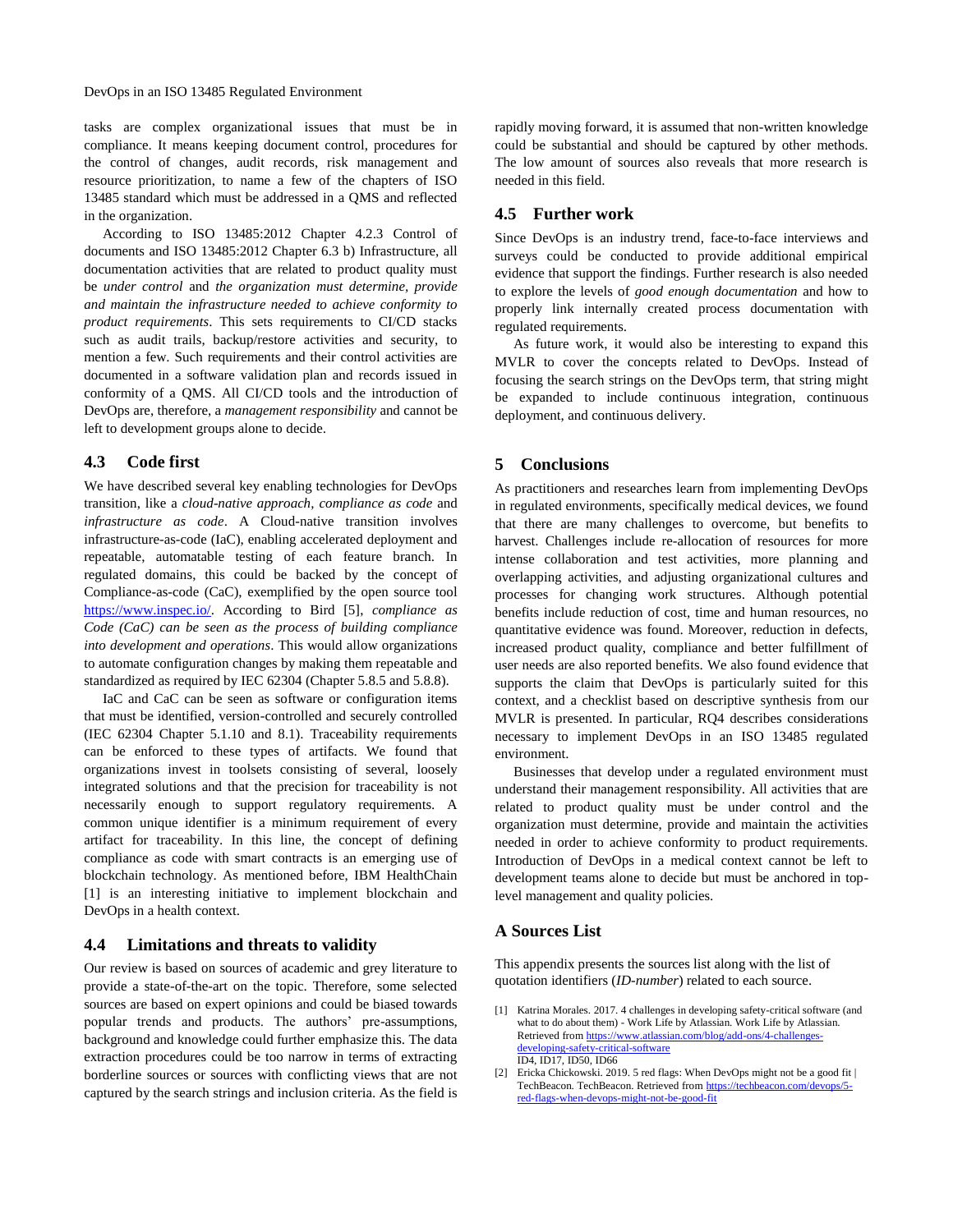ID27, ID59, ID77

- Özden Özcan-Top and Fergal McCaffery. 2018. A hybrid assessment approach for medical device software development companies. Journal of Software: Evolution and Process 30, (2018), e1929. DO[I:https://doi.org/10.1002/smr.1929](https://doi.org/10.1002/smr.1929) ID9, ID37, ID57, ID73
- Atul Jadhav. 2019. Adopting DevOps in Highly Regulated Industries | Altran Blog. Aricent. Retrieved fro[m https://connect.altran.com/2019/09/adopting](https://connect.altran.com/2019/09/adopting-devops-in-highly-regulated-industries/)s-in-highly-regulated-industries/ ID2, ID14, ID65
- [5] Peter Pedross. 2016. Agile Practices in the Development of Medical Device Software | PEDCO. PEDCO – Managed Process Services. Retrieved from <https://www.pedco.eu/tir45-agile-in-medical/> ID31, ID42, ID64
- [6] Rajeev Kumar Gupta, Mekanathan Venkatachalapathy, and Ferose Khan Jeberla. 2019. Challenges in Adopting Continuous Delivery and DevOps in a Globally Distributed Product Team: A Case Study of a Healthcare Organization. In 2019 ACM/IEEE 14th International Conference on Global Software Engineering (ICGSE), IEEE, Montreal, Quebec, Canada, 30–34. DOI[:https://doi.org/10.1109/ICGSE.2019.00020](https://doi.org/10.1109/ICGSE.2019.00020) ID6, ID21, ID35, ID53, ID70
- [7] Jose Morales. 2019. Challenges to Implementing DevOps in Highly Regulated Environments: First in a Series. Retrieved from [https://insights.sei.cmu.edu/devops/2019/01/challenges-to-implementing](https://insights.sei.cmu.edu/devops/2019/01/challenges-to-implementing-devops-in-highly-regulated-environments-first-in-a-series.html)[devops-in-highly-regulated-environments-first-in-a-series.html](https://insights.sei.cmu.edu/devops/2019/01/challenges-to-implementing-devops-in-highly-regulated-environments-first-in-a-series.html) ID12
- [8] Cognizant. 2019. DevOps & Blockchain: Powering Rapid Software Delivery in Regulated Environments. Cognizant, England. Retrieved from [https://www.cognizant.com/whitepapers/devops-and-blockchain-powering](https://www.cognizant.com/whitepapers/devops-and-blockchain-powering-rapid-software-delivery-in-regulated-environments-codex4008.pdf)[rapid-software-delivery-in-regulated-environments-codex4008.pdf](https://www.cognizant.com/whitepapers/devops-and-blockchain-powering-rapid-software-delivery-in-regulated-environments-codex4008.pdf) ID28, ID40, ID60, ID62
- [9] Cassandra Comar. 2016. DevOps in a Regulated and Embedded Environment: Scalability and Resource Concerns - Coveros. Coveros. Retrieved from https://www.coveros.com/devops-in-a-regulated-and-embedded-environm [scalability-and-resource-concerns/](https://www.coveros.com/devops-in-a-regulated-and-embedded-environment-scalability-and-resource-concerns/) ID16, ID71
- [10] Cassandra Comar. 2016. DevOps in a Regulated and Embedded Environment: What's the Problem? - Coveros. Coveros. Retrieved from [https://www.coveros.com/devops-in-a-regulated-and-embedded-environment](https://www.coveros.com/devops-in-a-regulated-and-embedded-environment-whats-the-problem/)[whats-the-problem/](https://www.coveros.com/devops-in-a-regulated-and-embedded-environment-whats-the-problem/)

ID1, ID13, ID41, ID47, ID63, ID78

- [11] Arjun Comar. 2017. DevOps in an Embedded and Regulated Environment. Retrieved fro[m https://www.cmcrossroads.com/presentation/devops-embedded](https://www.cmcrossroads.com/presentation/devops-embedded-and-regulated-environment)[and-regulated-environment](https://www.cmcrossroads.com/presentation/devops-embedded-and-regulated-environment) ID58
- [12] Teemu Laukkarinen, Kati Kuusinen, and Tommi Mikkonen. 2017. DevOps in Regulated Software Development: Case Medical Devices. In 2017 IEEE/ACM 39th International Conference on Software Engineering: New Ideas and Emerging Technologies Results Track (ICSE-NIER) (ICSE-NIER '17), IEEE, Buenos Aires, Argentina, 15–18. DO[I:https://doi.org/10.1109/ICSE-](https://doi.org/10.1109/ICSE-NIER.2017.20)[NIER.2017.20](https://doi.org/10.1109/ICSE-NIER.2017.20)
	- ID7, ID22, ID46, ID54
- [13] Sonartype. 2019. DevSecOps Community Survey 2019. Sonartype. Retrieved from<https://www.sonatype.com/2019survey> ID79
- [14] Pavan Belagatti. Embracing Cloud-Native and DevOps in Regulated Industries -DZone DevOps. dzone.com. Retrieved fro[m https://dzone.com/articles/why-is](https://dzone.com/articles/why-is-it-challenging-to-embrace-cloud-native-and)[it-challenging-to-embrace-cloud-native-and](https://dzone.com/articles/why-is-it-challenging-to-embrace-cloud-native-and) ID3, ID15, ID18, ID45, ID49
- [15] Walter Stocker. 2018. From Agile to Continuous Development in the Healthcare Domain: Lessons Learned. In Proceedings of the 40th International Conference on Software Engineering Software Engineering in Practice - ICSE-SEIP '18 (ICSE-SEIP '18), Association for Computing Machinery, New York, New York, USA, 211–212. ID23, ID43
- [16] Greg Sienkiewicz. 2019. How to Implement DevOps in Healthcare | Macadamian. Macadamian. Retrieved from damian.com/learn/how-to-implement-devops-in-healthcare/ ID26, ID39, ID44, ID76
- [17] Jason Victor and Peter Lega. 2016. Implementing DevOps in a Regulated Traditionally Waterfall Environment. usenix.org. Retrieved from [https://www.usenix.org/conference/lisa16/conference](https://www.usenix.org/conference/lisa16/conference-program/presentation/victor)[program/presentation/victor](https://www.usenix.org/conference/lisa16/conference-program/presentation/victor) ID10, ID75
- [18] Susanne MIller. 2019. Implementing DevOps in Highly Regulated Environments. Software Engineering Institute | Carnegie Mellon University. Retrieved from [https://www.youtube.com/watch?v=9Q5MhKUVLkc&https%3A%2F%2Fwww](https://www.youtube.com/watch?v=9Q5MhKUVLkc&https%3A%2F%2Fwww.youtube.com%2Fembed%2F9Q5MhKUVLkc) [.youtube.com%2Fembed%2F9Q5MhKUVLkc=](https://www.youtube.com/watch?v=9Q5MhKUVLkc&https%3A%2F%2Fwww.youtube.com%2Fembed%2F9Q5MhKUVLkc)

ID25, ID74

- [19] Hasan Yasar. 2017. Implementing Secure DevOps Assessment for Highly Regulated Environments. In Proceedings of the 12th International Conference on Availability, Reliability and Security (ARES '17), Association for Computing Machinery, New York, NY, USA, 1–3. DOI[:http://dx.doi.org/10.1145/3098954.3105819](http://dx.doi.org/10.1145/3098954.3105819) ID19, ID67
- [20] Nicolas Gaiffe. 2017. Iso 13485 Tuleap Medium. Medium. Retrieved from <https://medium.com/tuleap/tagged/iso-13485> ID11, ID38
- [21] Kristof Horvath. 2018. Ovum White Paper: Agile + DevOps ALM in Regulated Safety-critical Development. Retrieved from [https://content.intland.com/blog/ovum-white-paper-agile-devops-alm-in](https://content.intland.com/blog/ovum-white-paper-agile-devops-alm-in-regulated-safety-critical-development)[regulated-safety-critical-development](https://content.intland.com/blog/ovum-white-paper-agile-devops-alm-in-regulated-safety-critical-development) ID33
- [22] Teemu Laukkarinen, Kati Kuusinen, and Tommi Mikkonen. 2018. Regulated Software Meets DevOps. Information and Software Technology 97, (May 2018), 176–178. DOI: <https://doi.org/10.1016/j.infsof.2018.01.011> ID56, ID61, ID72
- [23] Vlad Stirbu and Tommi Mikkonen. 2018. Towards Agile Yet Regulatory-Compliant Development of Medical Software. In 2018 IEEE International Symposium on Software Reliability Engineering Workshops (ISSREW), IEEE, 337–340. DOI[:https://doi.org/10.1109/ISSREW.2018.00027](https://doi.org/10.1109/ISSREW.2018.00027) ID20, ID52, ID69
- [24] Clément Duffau, Bartosz Grabiec, and Mireille Blay-Fornarino. 2017. Towards Embedded System Agile Development Challenging Verification, Validation and Accreditation. In 2017 IEEE International Symposium on Software Reliability Engineering Workshops (ISSREW), IEEE. DOI: ://doi.org/10.1109/ISSREW.2017.8 ID8, ID24, ID36, ID55
- [25] Jens Karrenbauer, Manuel Wiesche, and Helmut Krcmar. 2019. Understanding the Benefits of Agile Software Development in Regulated Environments. In 14th International Conference on Wirtschaftsinformatik, aisel.aisnet.org, Siegen, Germany, 832–846. Retrieved from https://aisnet.org/wi2019/track07/papers/5 ID5, ID29, ID32, ID34, ID51, ID68
- [26] Bronwyn Davies. 2018. Why DevOps Principles Fit Well in Highly Regulated Industries - DevOps.com. DevOps.com. Retrieved from <https://devops.com/why-devops-principles-fit-well-highly-regulated-industries/> ID30, ID48

#### **REFERENCES**

- [1] Tareq Ahram, Arman Sargolzaei, Saman Sargolzaei, Jeff Daniels, and Ben Amaba. 2017. Blockchain technology innovations. In *2017 IEEE Technology*   $M$ anagement DOI:https://doi.org/10.1109/TEMSCON.2017.7998367
- [2] Mohmood Alsaadi, Alexei Lisitsa, Mohammed Khalaf, and Malik Qasaimeh. 2019. Investigating the Capability of Agile Processes to Support Medical Devices Regulations: The Case of XP, Scrum, and FDD with EU MDR Regulations. In *Intelligent Computing Methodologies*, Springer International Publishing, 581–592.
- [3] Arpitha Badanahatti and Sapna Pillutla. 2020. Interleaving Software Craftsmanship Practices in Medical Device Agile Development. In *Proceedings of the 13th Innovations in Software Engineering Conference on Formerly known as India Software Engineering Conference* (ISEC 2020), Association for Computing Machinery, New York, NY, USA, 1–5.
- [4] Kent M Beck, Mike Beedle, Arie van Bennekum, Alistair Cockburn, Ward Cunningham, Martin Fowler, James Grenning, Jim Highsmith, Andy Hunt, Ron Jeffries, Jon Kern, Brian Marick, R C Martin, Steve J Mellor, Ken Schwaber, Jeff Sutherland, and Dave Thomas. 2013. Manifesto for Agile Software Development. Retrieved from https://agilemanifesto.org/
- [5] Jim Bird. 2016. *DevOpsSec*. O'Reilly Media, Inc.
- [6] Oisín Cawley, Xiaofeng Wang, and Ita Richardson. 2010. Lean/agile software development methodologies in regulated environments–state of the art. In *International Conference on Lean Enterprise Software and Systems*, Springer, 31–36. DOI:https://doi.org/10.1007/978-3-642-16416-3\_4
- [7] Constantine Aaron Cois, Joseph Yankel, and Anne Connell. 2014. Modern DevOps: Optimizing software development through effective system interactions. In *2014 IEEE International Professional Communication Conference (IPCC)*, 1–7. DOI:https://doi.org/10.1109/IPCC.2014.7020388
- [8] Christof Ebert, Gorka Gallardo, Josune Hernantes, and Nicolás Serrano. 2016.<br>DevOps. *IEEE Softw.* 33, 1 (2016), 94–100. DevOps. *IEEE Softw.* 33, 1 (2016), 94–100. DOI:https://doi.org/10.1109/MS.2016.27
- [9] European Parliament and European Union. 2017. *REGULATION 2017/745 OF THE EUROPEAN PARLIAMENT AND OF THE COUNCIL on medical devices*.